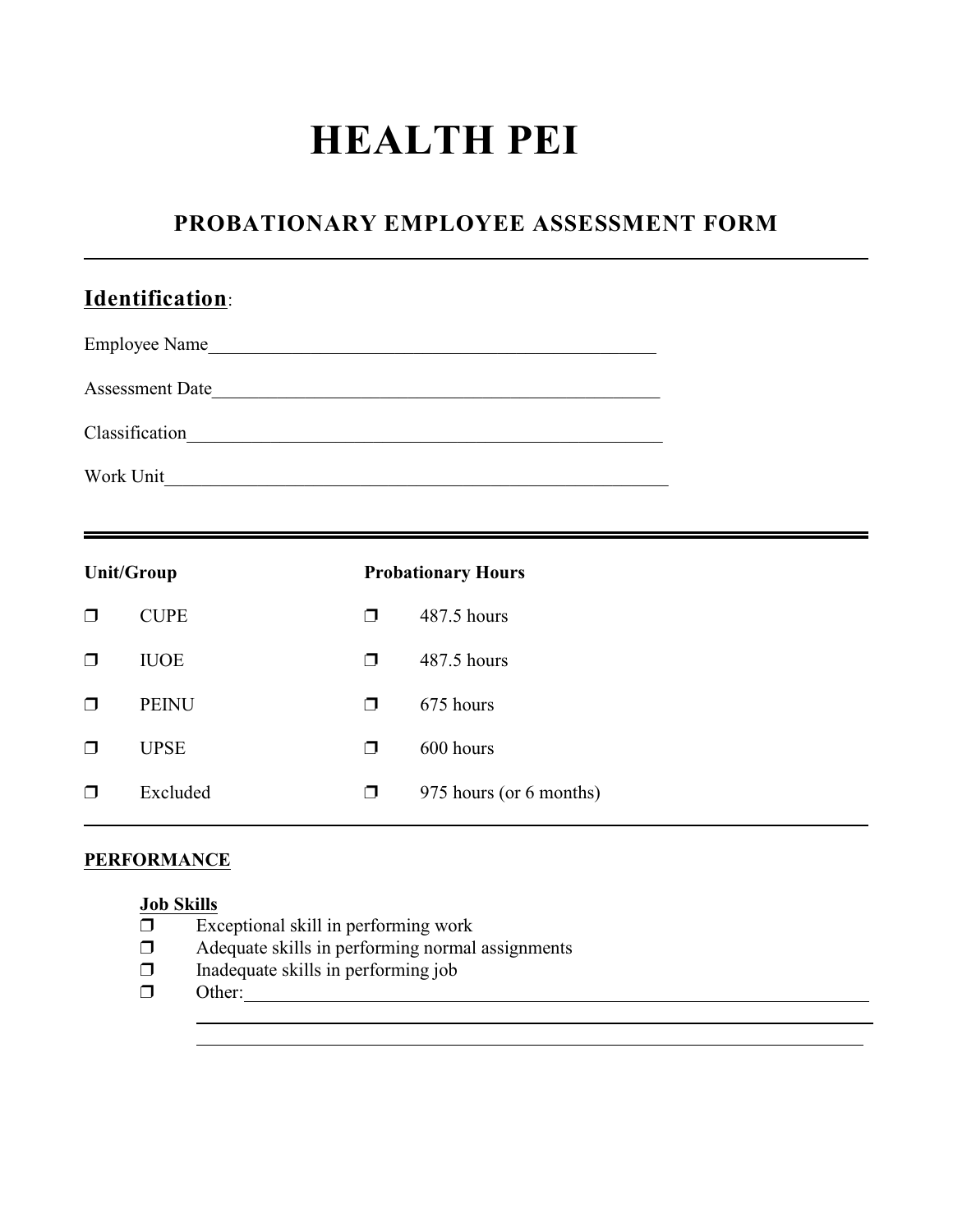#### **Amount/Quality**

- $\Box$  Consistently maintains exceptionally high standard of work that is well thought out and of superior quality and meets or exceeds productivity requirements
- $\Box$  Produces good work and meets productivity requirements
- $\Box$  Efforts are not acceptable, fails to meet productivity requirements
- Other: Other:

 $\overline{a}$ 

l

#### **Planning/Organizing Work**

- $\Box$  Anticipates conditions, plans ahead, establishes priorities, and completes work on time even in the face of heavy workloads or short deadlines
- $\Box$  Completes on-going assignments within acceptable time limits
- $\square$  Slow to complete assignments, has difficulty meeting deadlines
- $\Box$  Other:

 $\overline{a}$ 

l

#### **Acceptance of Responsibility**

- $\Box$  Accepts responsibility even for difficult tasks and takes full responsibility for actions
- $\Box$  Accepts responsibility for tasks and role in decisions or recommendations
- $\Box$  Often avoids taking a position or is unwilling to support a decision; frequently offers excuses when results are unfavorable
- Other: l

 $\overline{a}$ 

#### **Meeting changing demands**

- $\Box$  Has unusual ability to adapt to new or changing working conditions; effective even under extreme demands and pressures
- $\Box$  Accepts procedural changes willingly; can cope with normal job pressures
- Resists change to routine procedures; often flustered by changes in workload or pressure of deadlines
- **D** Other: <u>Contact Other:</u> Contact Other: **Other:** Contact Other: **Other:** Contact Other: **Other:** Contact Other: **Other:** Contact Other: **Other:** Contact Other: **Other:** Contact Other: **Other:** Contact Other: **Other:** Co  $\overline{a}$

 $\overline{a}$ 

#### **Interpersonal skills**

- $\Box$  Highly successful team worker with strong ability to promote cooperation and gain support for programs or goals when required
- $\Box$  Works well with others; sensitive to the needs of others; an active team member; maintains professional, courteous relations with workmates
- $\Box$  Will not go out of the way to help others, causes disruptions, diminishes productivity, is rude or unprofessional to colleagues
- Other:  $\overline{a}$

l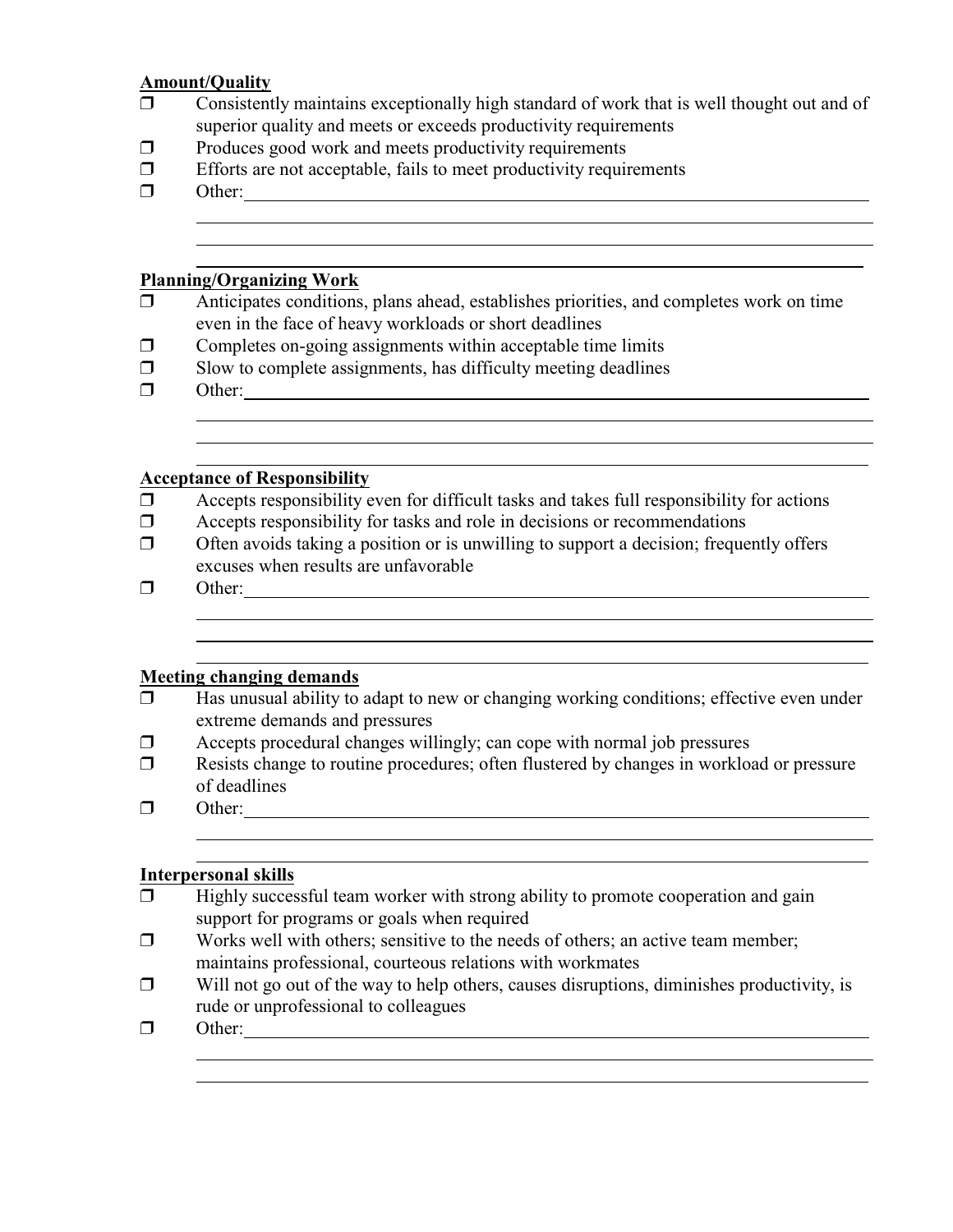#### **Problem Solving/Decision-making**

- $\Box$  Effective in evaluating problems and developing technically sound solutions; decisions or recommendations are workable as presented
- $\Box$  Technically sound judgement, recommendations are timely and reflect proper consideration of alternatives
- $\Box$  Does not make timely decisions, or appropriate choices, judgement is often unsound
- Other:

 $\overline{a}$ 

 $\overline{a}$ 

#### **Working without close supervision**

- $\Box$  Anticipates work needs and follows through without prior instructions or guidance; develops solutions to complex problems independently
- $\Box$  Performs well without detailed directions; can think through most situations and devise solutions to normal problems
- $\Box$  Not a self-starter; easily loses sight of desired end-product without constant guidance
- $\Box$  Other:  $\overline{a}$

## l **Writing skills**<br> **T** Unusual

- Unusual ability to relate complex thoughts or events clearly, logically, and in a convincing manner
- $\Box$  Written work is acceptable, understandable, and suitable for the intended recipient; records, charts and other documentation completed accurately and on time
- $\Box$  Does not express thoughts well in writing; records, charts and other documentation is difficult to read, incomplete, inaccurate, or not done in a timely fashion
- $\Box$  Other:  $\_\_\_\_\_\_\_\_\_\_\_\_\_\_\_\_\_\_$

l

 $\overline{a}$ 

#### **Oral Communication Skills**

- $\Box$  Makes excellent oral presentations; speaks effectively and convincingly
- $\Box$  Can report make accurate and clear verbal reports to supervisor, and work mates, and provide clear explanations to clients
- $\Box$  Is not an effective speaker, unable to speak clearly, or articulate thoughts effectively to supervisor, workmates or clients
- $\Box$  Other:  $\overline{a}$

l

#### **Patient Care/Client Service**

- $\Box$  Consistently demonstrates an exceptional ability to establish good relations with patients, showing courteous, patient and professional care
- Demonstrates a satisfactory ability to relate to patients, showing courteous, patient and professional care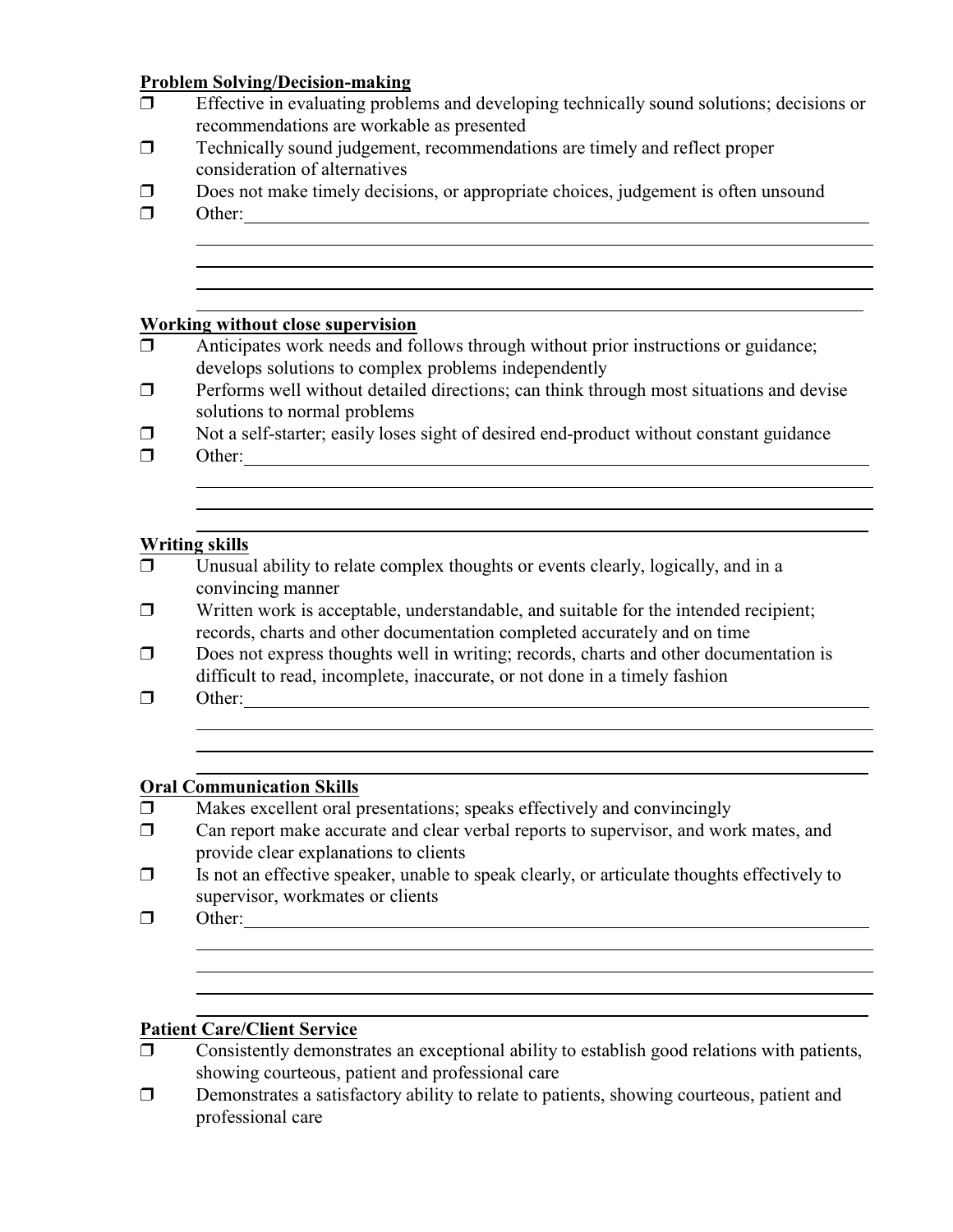| Consistently demonstrates a low level of ability to relate to patients, can be impatient, |
|-------------------------------------------------------------------------------------------|
| frustrated, rude, overbearing, or otherwise unpleasant to patients                        |

| $\Box$           |                                                                                                                                                                                                                                                                                      |  |  |  |  |
|------------------|--------------------------------------------------------------------------------------------------------------------------------------------------------------------------------------------------------------------------------------------------------------------------------------|--|--|--|--|
|                  |                                                                                                                                                                                                                                                                                      |  |  |  |  |
|                  |                                                                                                                                                                                                                                                                                      |  |  |  |  |
|                  | <b>Supervisory skills</b>                                                                                                                                                                                                                                                            |  |  |  |  |
| $\Box$           | Consistently excels at supervising others. Treats employees fairly. Regularly attends to<br>supervisory responsibilities                                                                                                                                                             |  |  |  |  |
| $\Box$           | Demonstrates satisfactory supervisory skills. Usually attends to supervisory<br>responsibilities                                                                                                                                                                                     |  |  |  |  |
| $\Box$<br>$\Box$ | Fails to meet minimal supervisory skills. Frequently neglects supervisory responsibilities                                                                                                                                                                                           |  |  |  |  |
|                  |                                                                                                                                                                                                                                                                                      |  |  |  |  |
|                  |                                                                                                                                                                                                                                                                                      |  |  |  |  |
|                  |                                                                                                                                                                                                                                                                                      |  |  |  |  |
|                  | Attendance                                                                                                                                                                                                                                                                           |  |  |  |  |
| $\Box$           | Has exceptionally good attendance. Reports for shifts on time, does not take extended<br>breaks, or leave early                                                                                                                                                                      |  |  |  |  |
| $\Box$           | Has good attendance, makes every effort to report for all scheduled shifts, follows<br>procedures in requesting leave                                                                                                                                                                |  |  |  |  |
| $\Box$           | Has marginal attendance, tends to use sick leave as it is accrued, reported late for shift,<br>took extended breaks or left early on more than one occasion.                                                                                                                         |  |  |  |  |
| $\Box$           |                                                                                                                                                                                                                                                                                      |  |  |  |  |
|                  |                                                                                                                                                                                                                                                                                      |  |  |  |  |
|                  |                                                                                                                                                                                                                                                                                      |  |  |  |  |
|                  |                                                                                                                                                                                                                                                                                      |  |  |  |  |
|                  | Deportment                                                                                                                                                                                                                                                                           |  |  |  |  |
| $\Box$           | Consistently reports for work in clean, unstained work uniforms (or appropriate clothing<br>for the position); has good hygiene; complies with all worksite policies and requests<br>regarding scents, and other personal care issues; always appears a professional when on<br>duty |  |  |  |  |
| $\Box$           | Reports for work in clean uniforms or appropriate dress, has good hygiene, and complies<br>with worksite policies and requests regarding scents and other personal care issues                                                                                                       |  |  |  |  |

 Has reported for work in unkempt appearance, has personal hygiene or odour issues, does not have professional deportment

> <u> 1989 - Johann Stoff, amerikansk politiker (d. 1989)</u> <u> 1989 - Johann Stoff, amerikansk politiker (d. 1989)</u> <u> 1989 - Johann Stoff, amerikansk politiker (d. 1989)</u>

 $\Box$  Other:

 $\overline{a}$ 

l